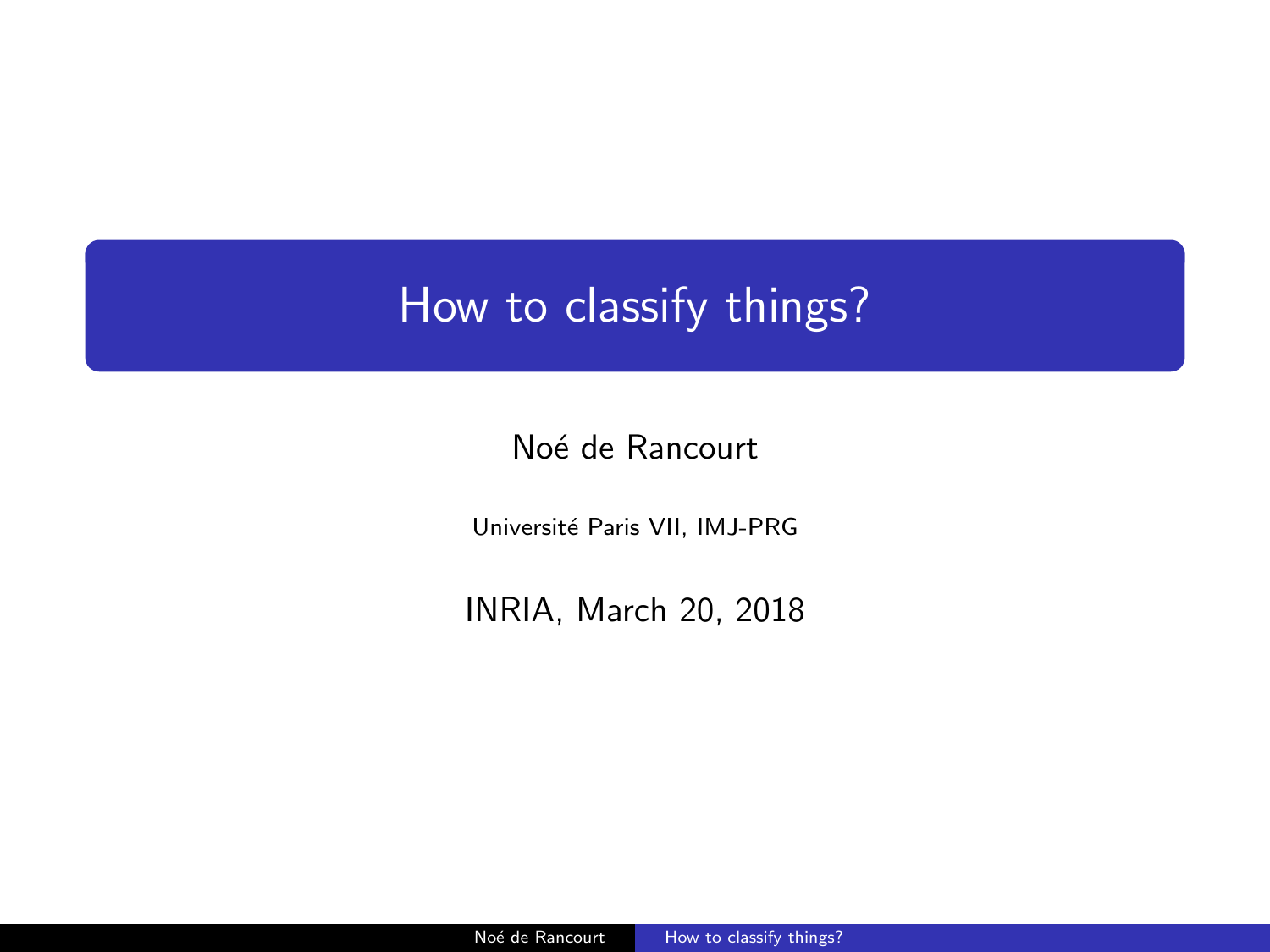#### Problem 1

Léa buys six cacti. Each cactus costs eight euros. How much does she pay?

### Problem 2

I rent a spacious apartment in the center of Paris. It is three meters wide and four meters long. What is the surface of my apartment?

To solve these two very different concrete problems, we use the same abstract mathematical notions: numbers and multiplication.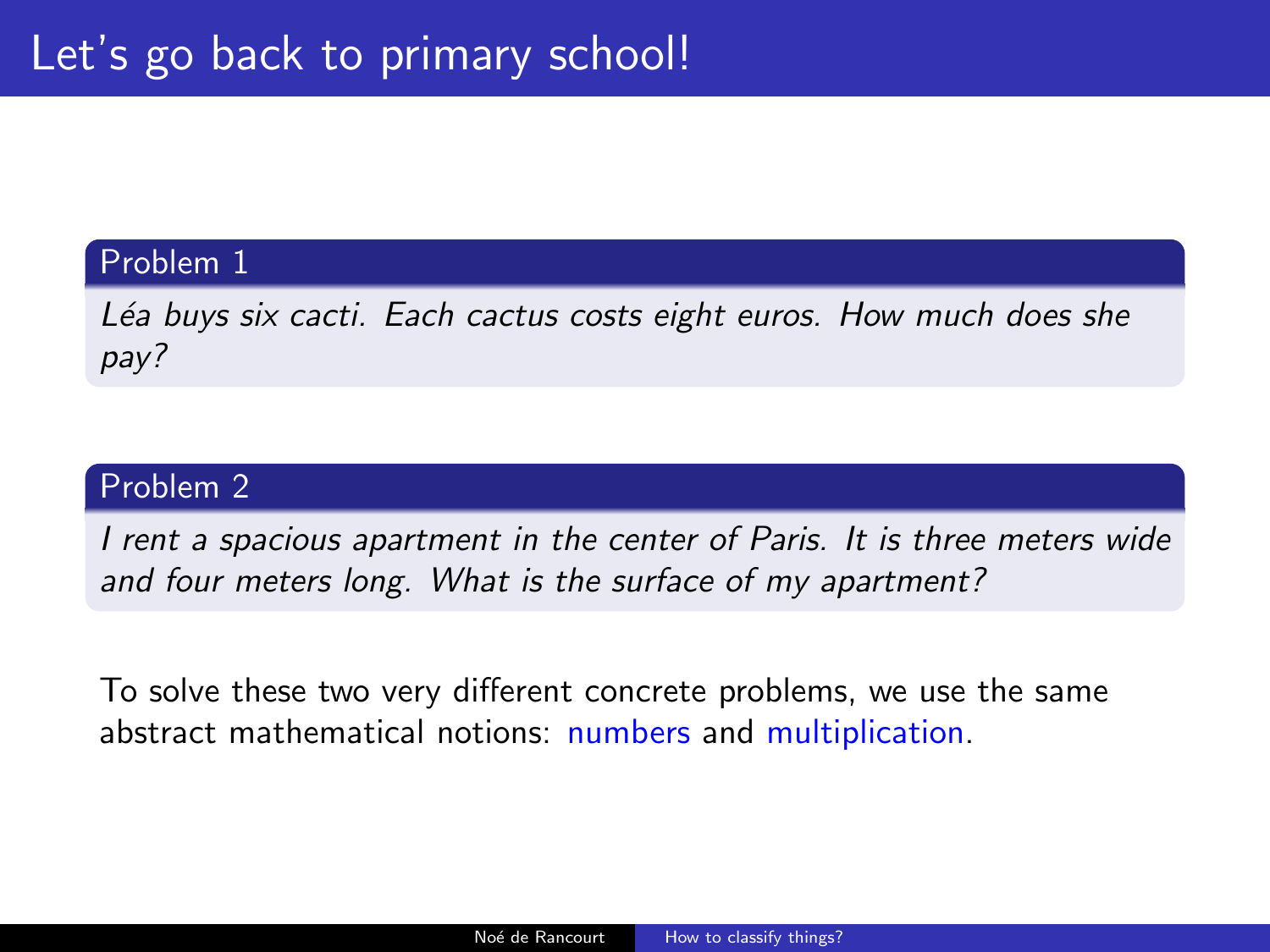## Mathematics are a story of structures

First example: Euclidean rings

#### Theorem

Every positive integer can be decomposed, in an essentially unique way, as a product of prime numbers.

To prove this, we use:

Lemma (Existence of the Euclidean division)

For every  $a \in \mathbb{N}$  and  $b \in \mathbb{N}^*$ , there exist  $q \in \mathbb{N}$  and  $0 \leqslant r < b$  with  $a = bq + r$ .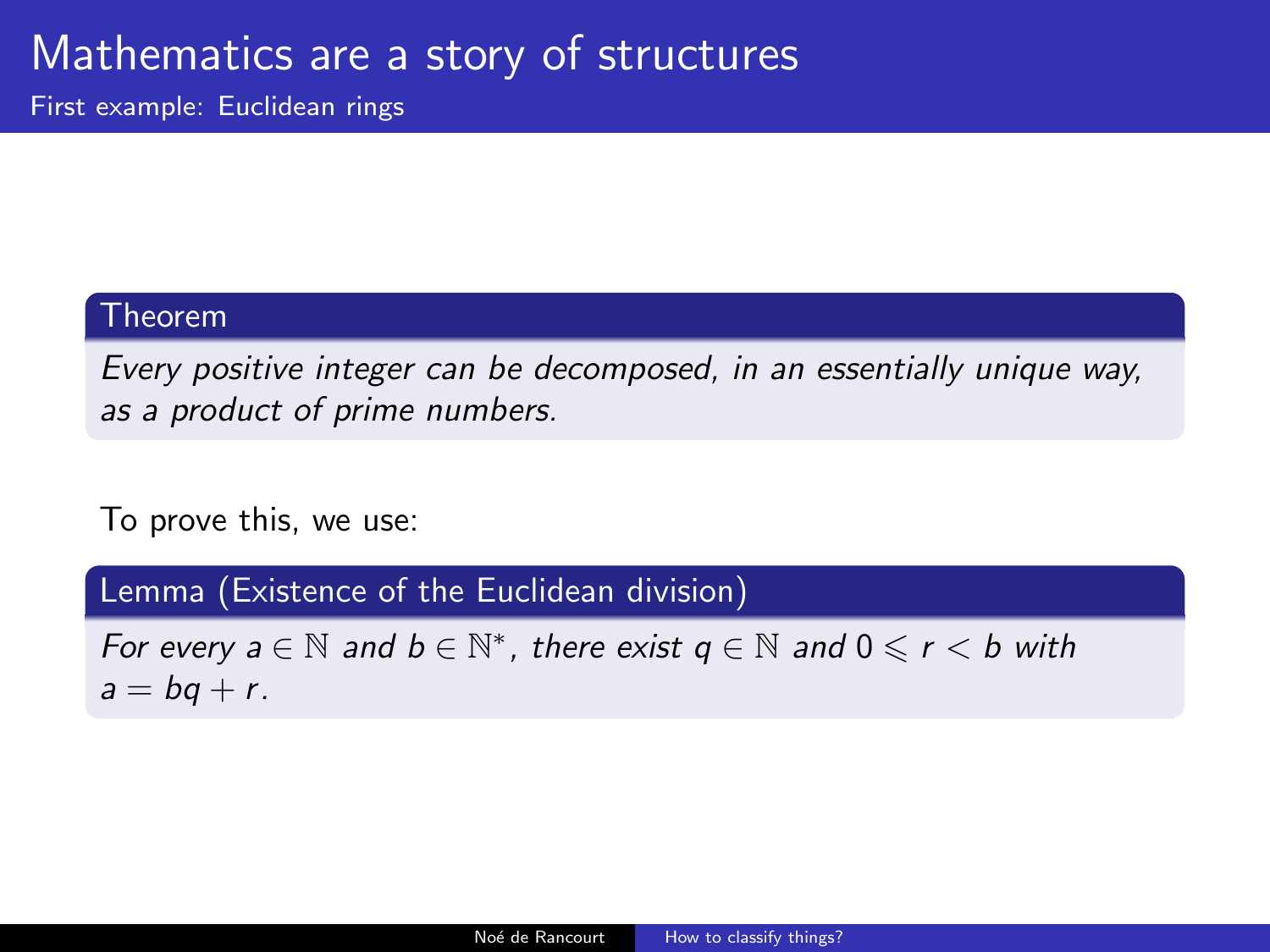## Mathematics are a story of structures

First example: Euclidean rings

Recall that a polynomial is an expression of the form  $P(X) = a_n X^n + \ldots + a_1 X + a_0$ , and that its degree is deg $(P) = n$ . A polynomial P is irreducible if for every  $Q, R$  such that  $P(X) = Q(X)R(X)$ , then either Q or R is constant.

#### Theorem

Every nonzero polynomial can be decomposed, in an essentially unique way, as a product of irreducible polynomials.

To prove this, we use:

### Lemma (Existence of the Euclidean division)

For every polynomials A and  $B\neq 0$ , there exist polynomials Q and R with  $A = BQ + R$  and  $deg(R) < deg(B)$ .

The proof of the theorem from the lemma is exactly the same in both cases.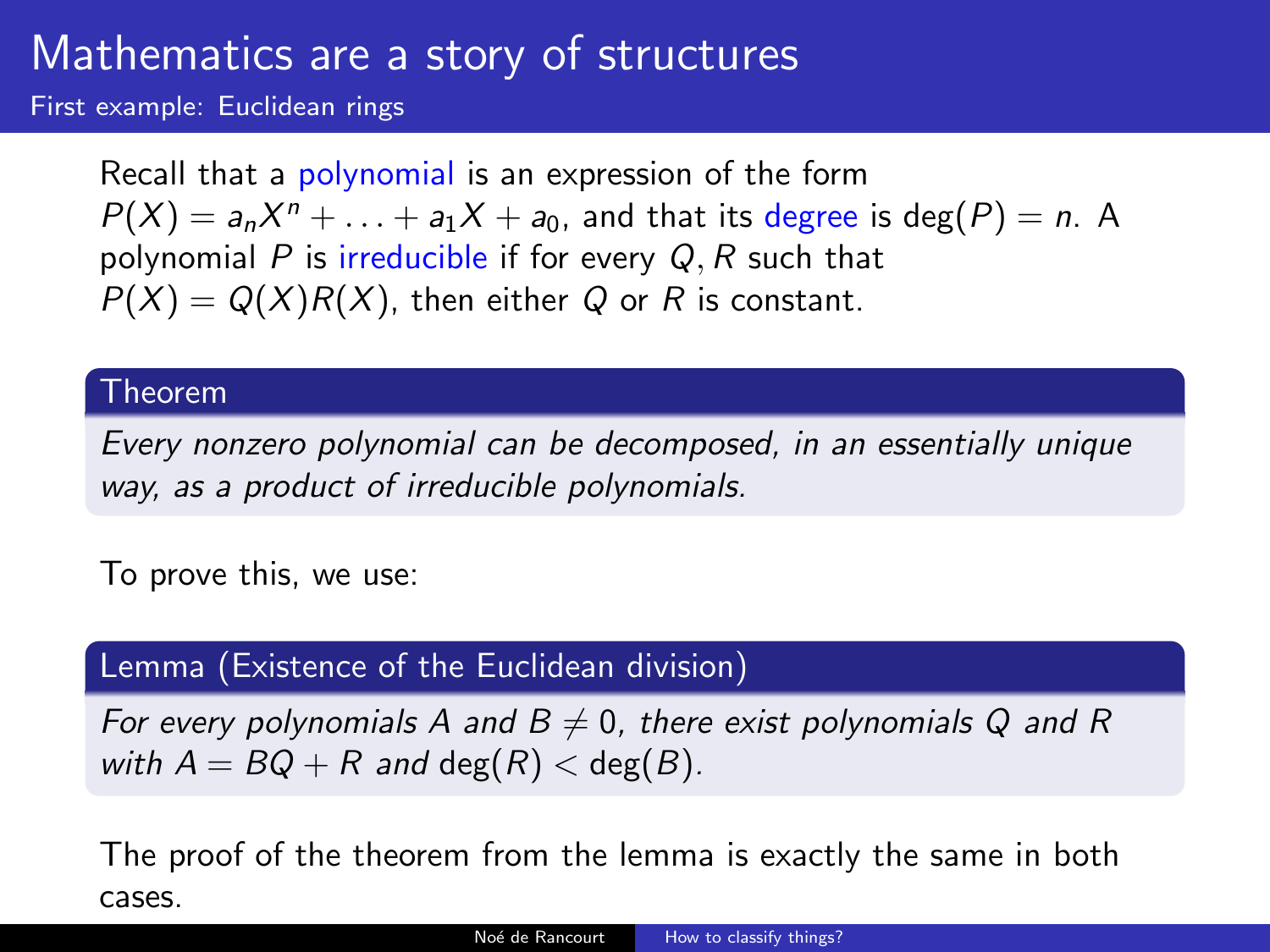First example: Euclidean rings

To avoid making the same proof several times, we define a kind of abstract structures, Euclidean rings. These are sets with two operations an addition and a multiplication in which there exist a Euclidean division.

In these structures, we can define a notion of irreducible elements, and prove that every nonzero element of the structure can be decomposed, in an essentially unique way, as a product of irreducibles.

The set of integers, and the set of polynomials, are particular cases of Euclidean rings. From this fact immediately follow the two previous theorems.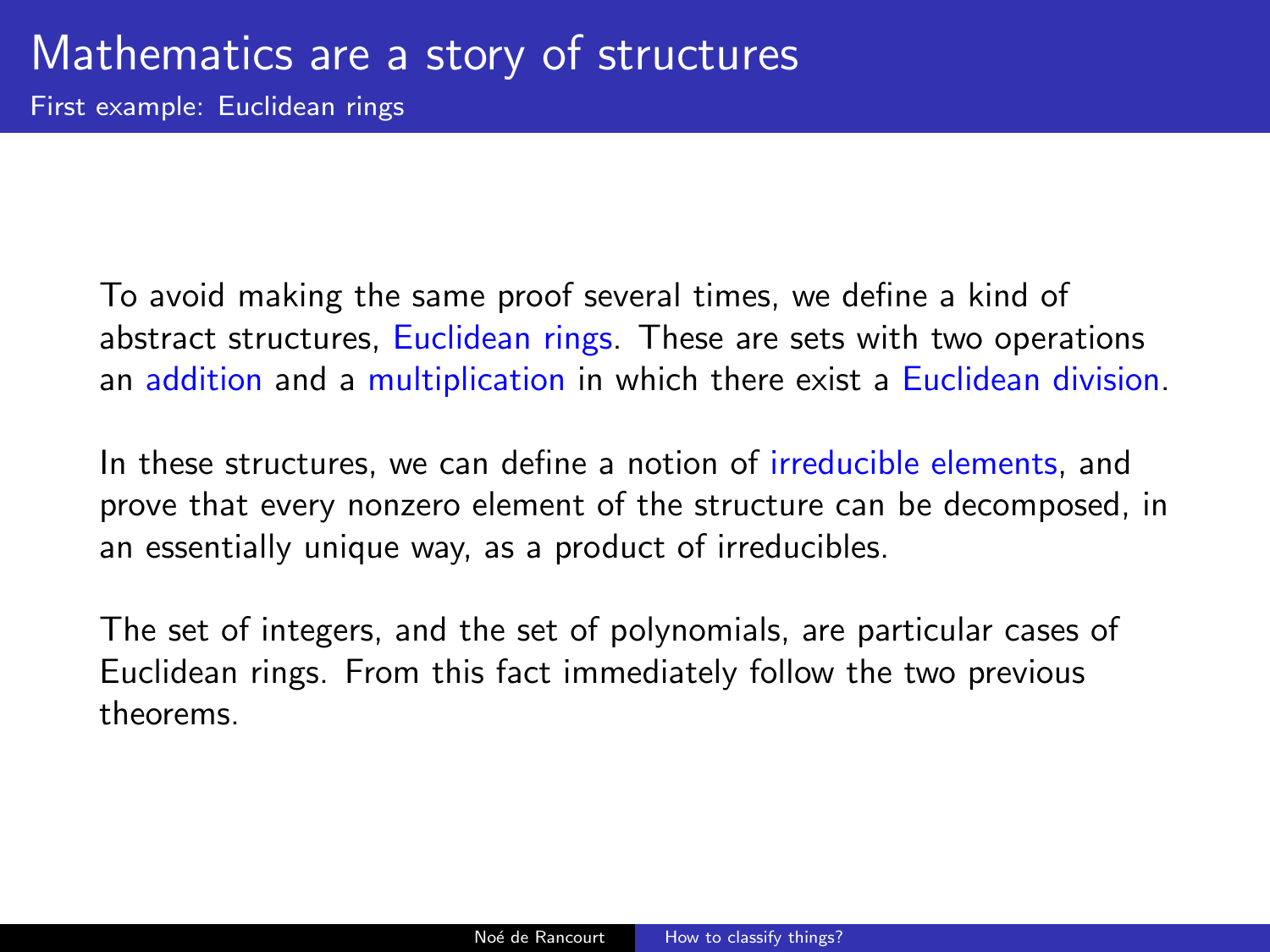Second example: vector spaces

Vectors of the plane can be summed and multiplied by a real number.

If R is a rotation of the plane,  $\vec{u}$  and  $\vec{v}$  two vectors, and  $\lambda$  a real number, then  $R(\vec{u} + \vec{v}) = R(\vec{u}) + R(\vec{v})$ , and  $R(\lambda \vec{u}) = \lambda R(\vec{u})$ .

 $\mathbf{C}^{\infty}$  functions  $\mathbb{R} \longrightarrow \mathbb{R}$  can be summed and multiplied by a real number.

We can derivate these functions. If f and  $g$  two such functions, and  $\lambda$  a real number, then  $(f+g)' = f' + g'$ , and  $(\lambda f)' = \lambda f'$ .

We can define the abstract notion of a vector space, a set with two operation: an internal addition and a multiplication by scalar numbers; and the notion of a linear mapping, a mapping between vector spaces that preserves these operations. The two last examples are particular cases of vector spaces and of linear mappings.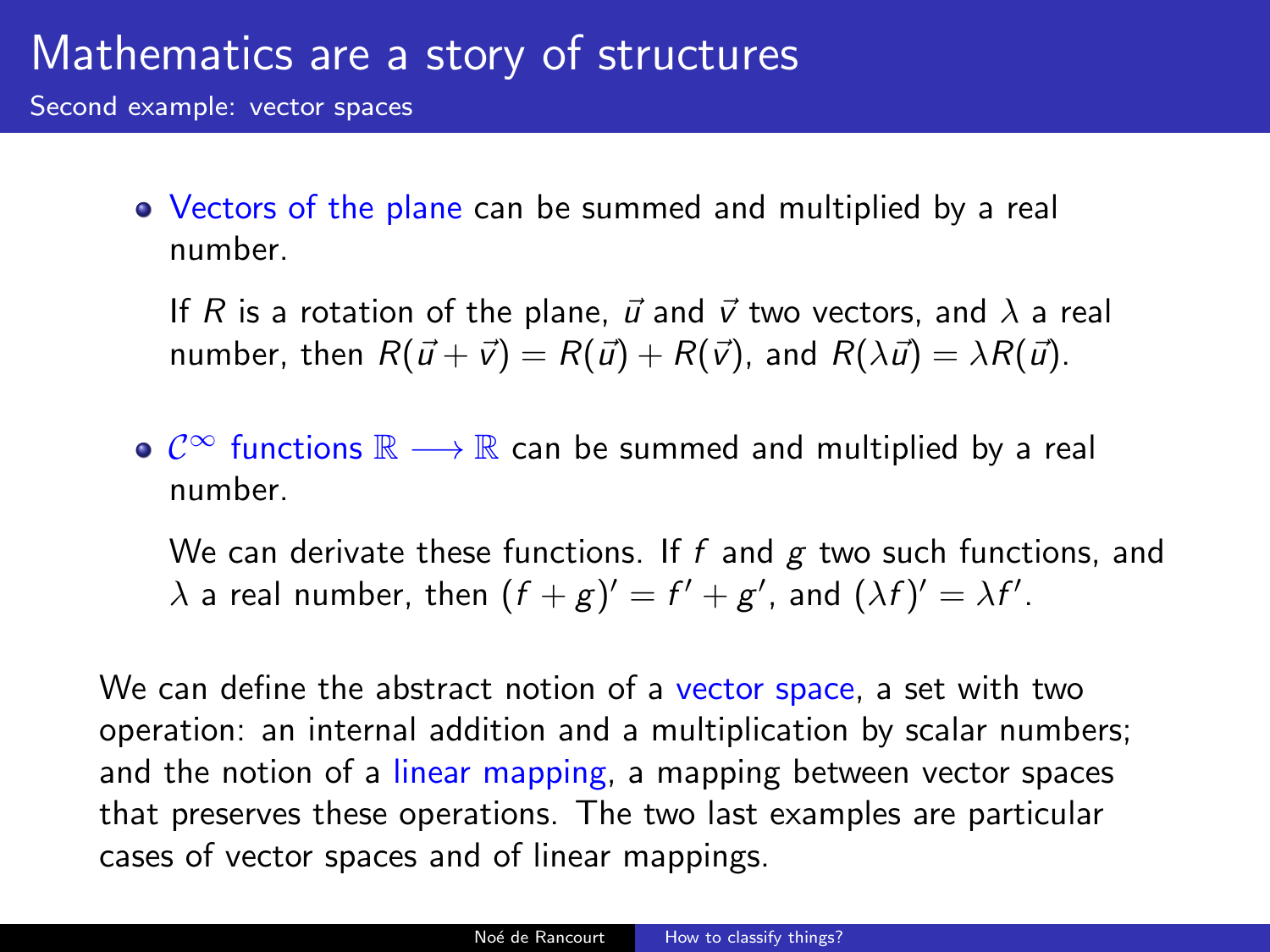Sometimes, two structures arising in different contexts are "the same". That doesn't mean that their elements are the same, but rather that, if we forget the nature of their elements, they behave exactly in the same way. We say that they are isomorphic.

- $\bullet$  ( $\mathbb{R}, +$ ) and  $((0, +\infty), \times)$  are isomorphic, because the exponential function maps bijectively  $\mathbb R$  to  $(0, +\infty)$  and it "transforms" the addition into the multiplication.
- As vector spaces, the plane and the set of solutions of the differential equation  $f'' = -f$  are isomorphic. Each element of the second has the form  $a \cdot \cos + b \cdot \sin$ , so has two "coordinates" a and b, and as for vectors of the plane, adding functions means adding coordinates.

If we prove a theorem for one of these structure, then it is also true for the other one.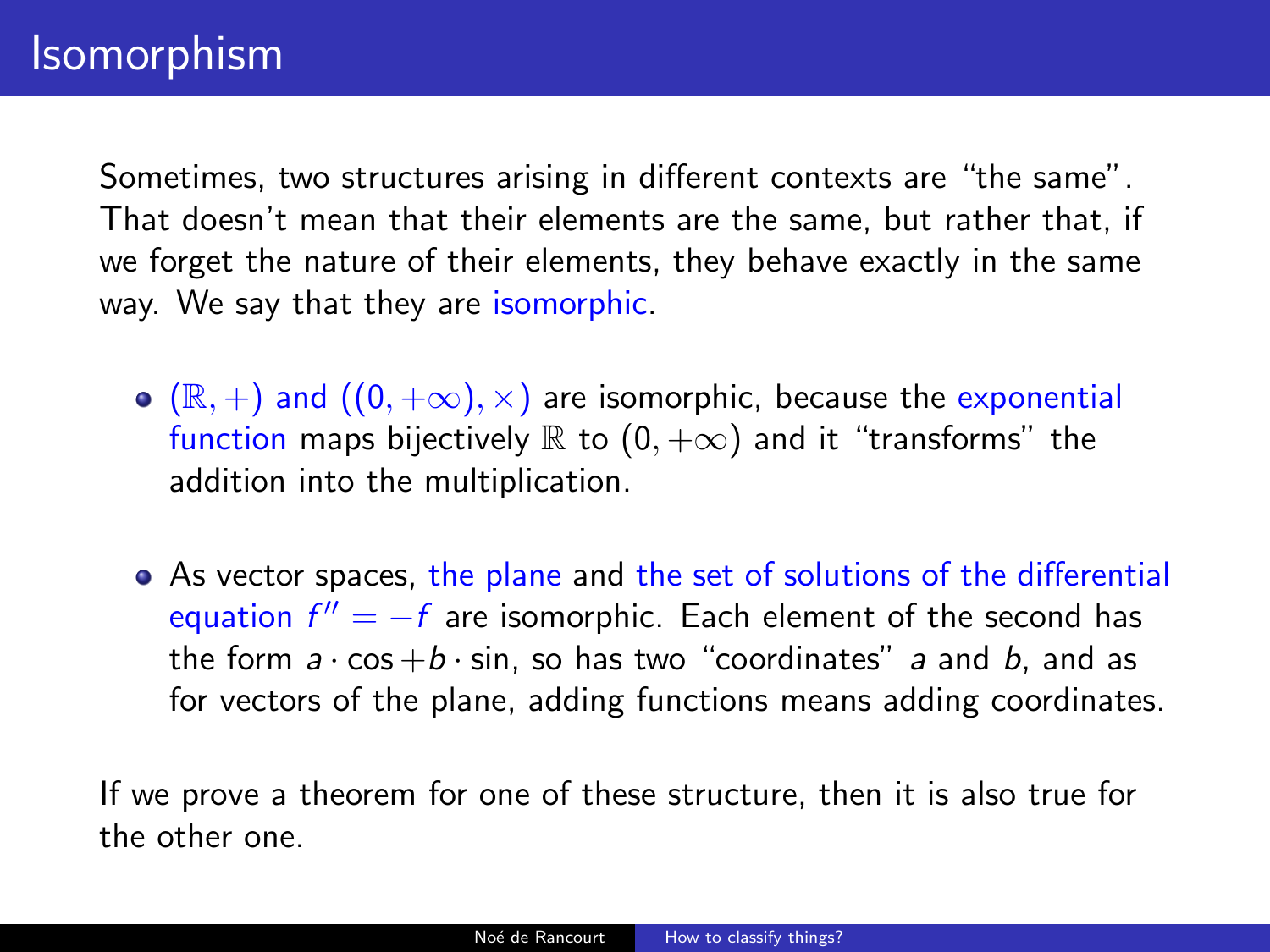Classifying a certain type of structures, it's finding a list of structures  $\mathcal L$ of this type such that:

- the structures in  $\mathcal L$  are pairwise non-isomorphic;
- **e** every structure of this type is isomorphic to a structure in  $\mathcal{L}$ ;
- given a structure, we can easily "test" to which structure in  $\mathcal L$  it is isomorphic.

It enables to:

- **•** prove easily that properties are true for all structures;
- **•** test easily if two structures are isomorphic.

Sometimes we can study weaker notions of equivalence between structures than isomorphism.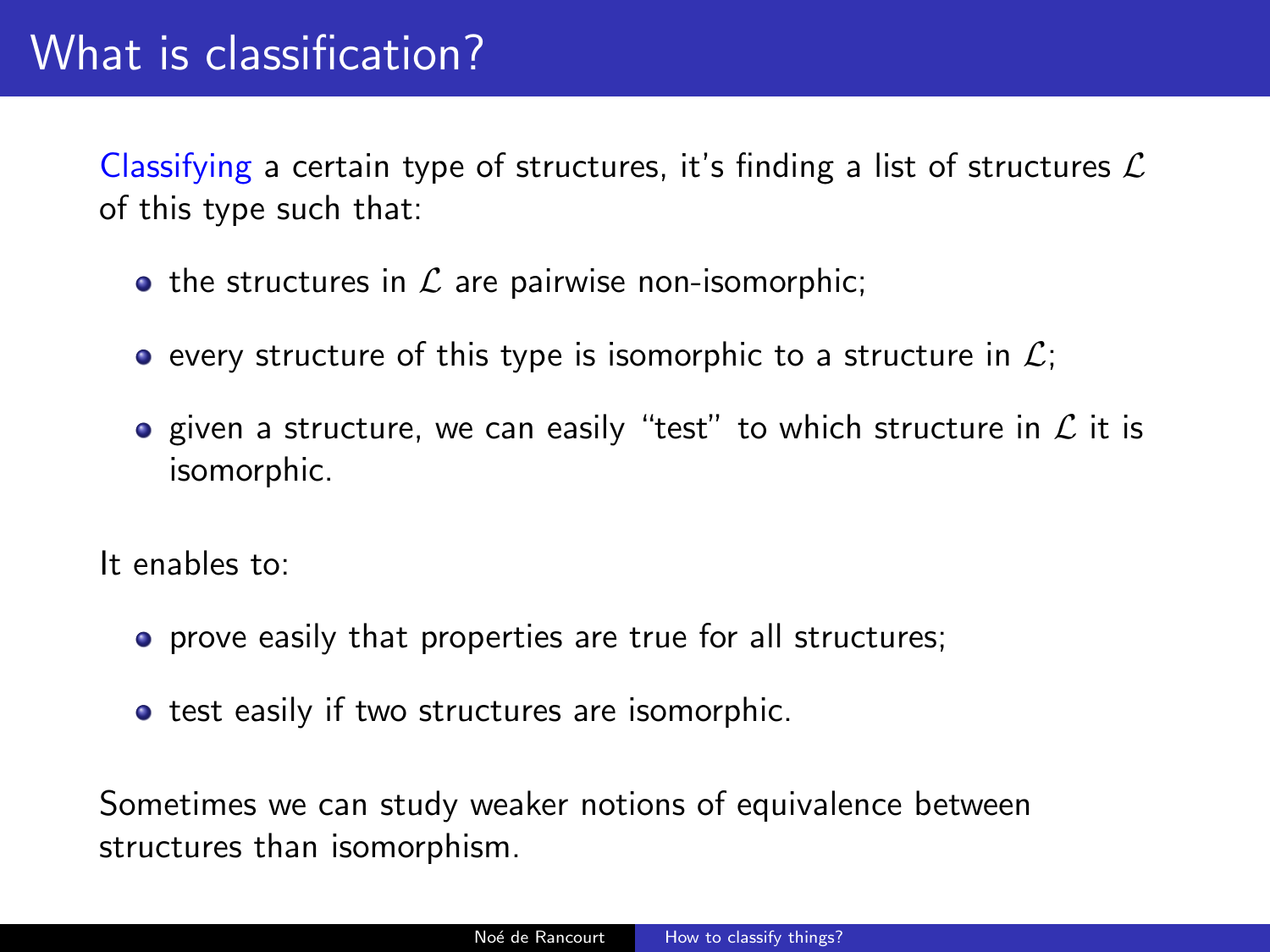## Examples of classification

First example: orientable compact surfaces



Orientable compact surfaces are surfaces that can be embedded in the euclidean space.

They can be classified by their genus, i.e. the number of holes. Two surfaces are isomorphic if and only if they have the same genus.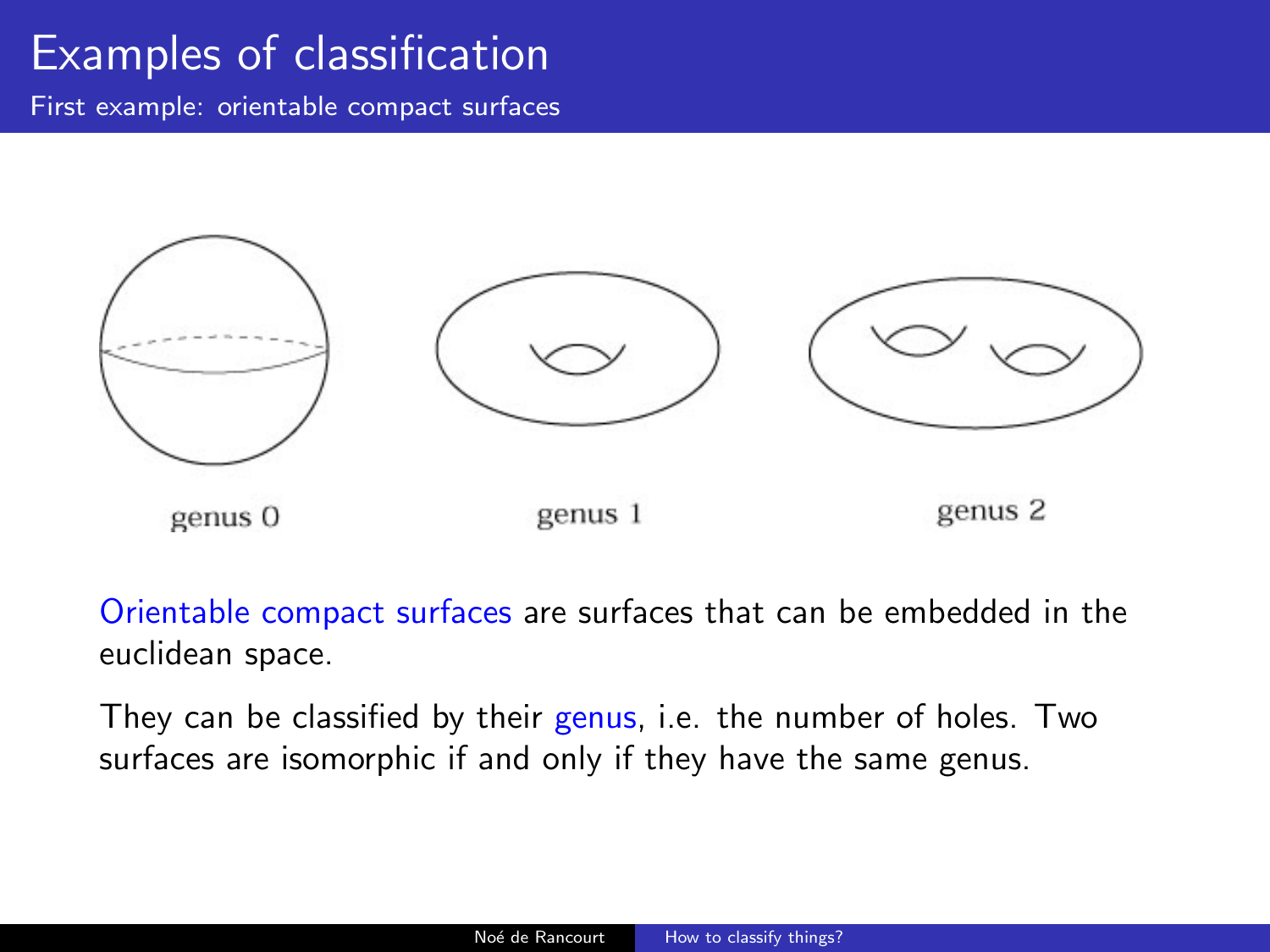Example 2: finite-dimensional vector spaces

- $\bullet$  Finite-dimensional vector spaces (over  $\mathbb R$ ) can be classified by their dimension. Two finite-dimensional vector spaces are isomorphic if and only if they have the same dimension.
- All standard Borel spaces with a non-atomic probability measure are isomorphic. Thus, when you want to prove a result on these spaces, you only need to prove it on you favourite example,  $[0, 1]$  with the Lebesgue measure.

In general, classifying a class of structures means associating to each structure a characteristic (which is a real number or a sequence of real numbers), such that two structures are isomorphic iff they have the same characteristic.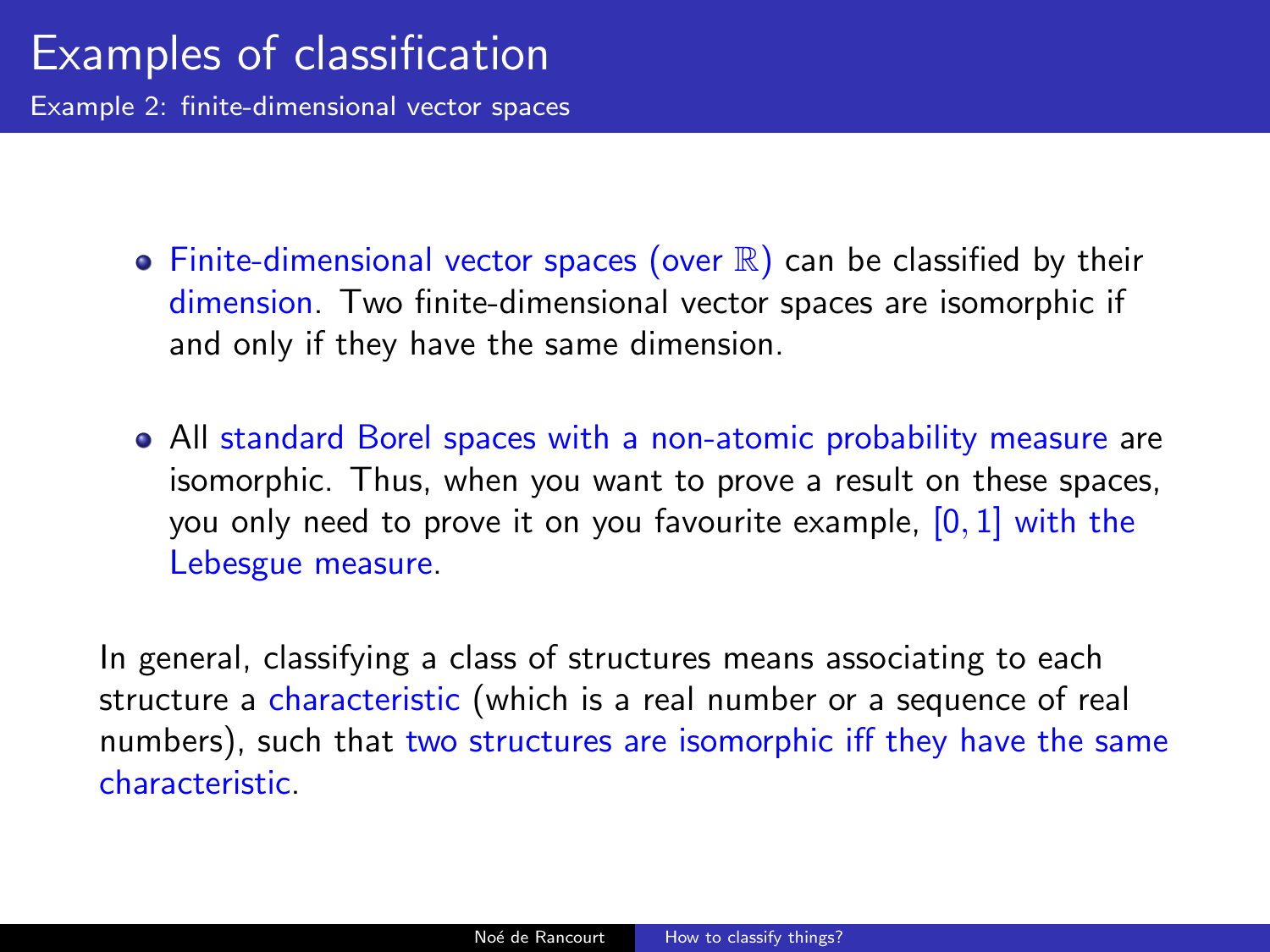### An example of bad classification

A countably infinite graph is an infinite graph whose vertices can be enumerated by integers. In this case, pairs of vertices can also be enumerated by integers.



To such a graph, we can associate a real number between 0 and 1 in the following way: its  $n^{\text{th}}$  digit (in base 3) is 1 if the  $n^{\text{th}}$  pair of vertices is linked by an edge, and 0 otherwise.

For this graph we get  $0, 1100101110...$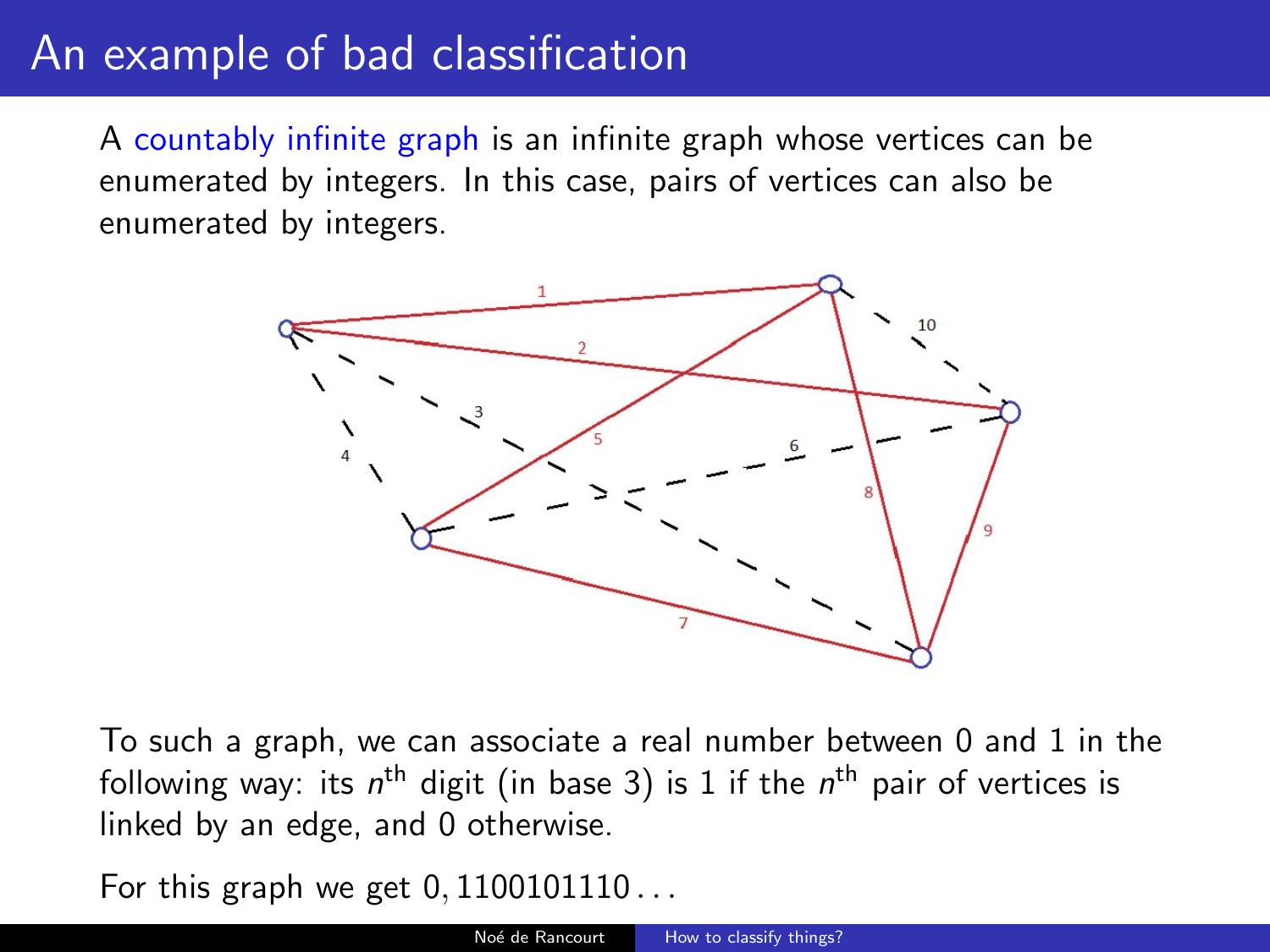### An example of bad classification

Then it is easy to get a classification:



- **•** Gather graphs in isomorphism classes;
- <sup>2</sup> Pick one graph in each class;
- **3** Associate to the whole class the number of this graph.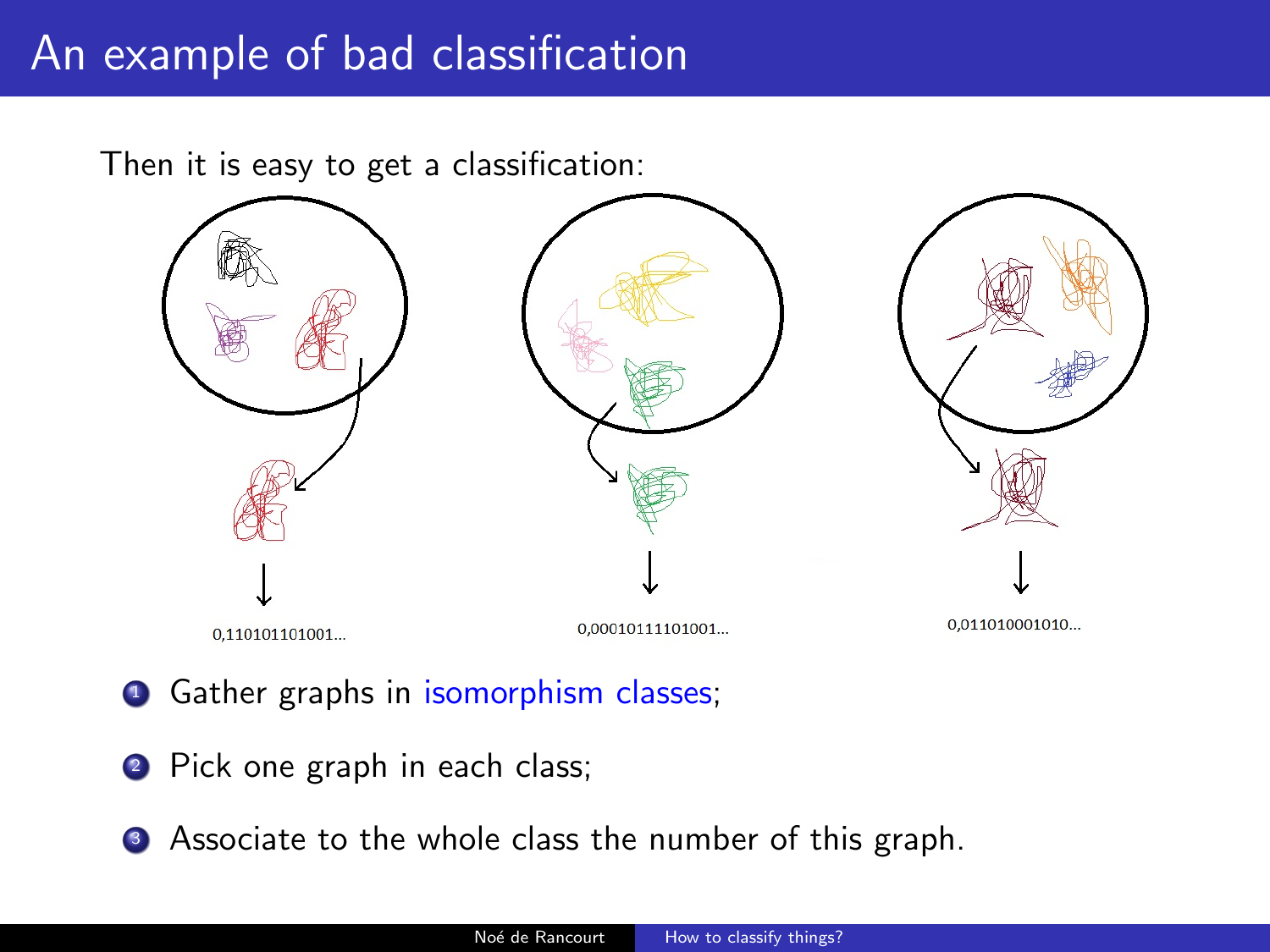This is not a good way to classify because:

- The choices of graphs in each class are arbitrary: you cannot effectively choose, and it is impossible to compute the characteristic!
- In reality you classified nothing: you just said that each graph is isomorphic to... Another graph.

A good classification associate to each structure a characteristic in a definable way.

This seems to be impossible for countably infinite graphs. How to prove it?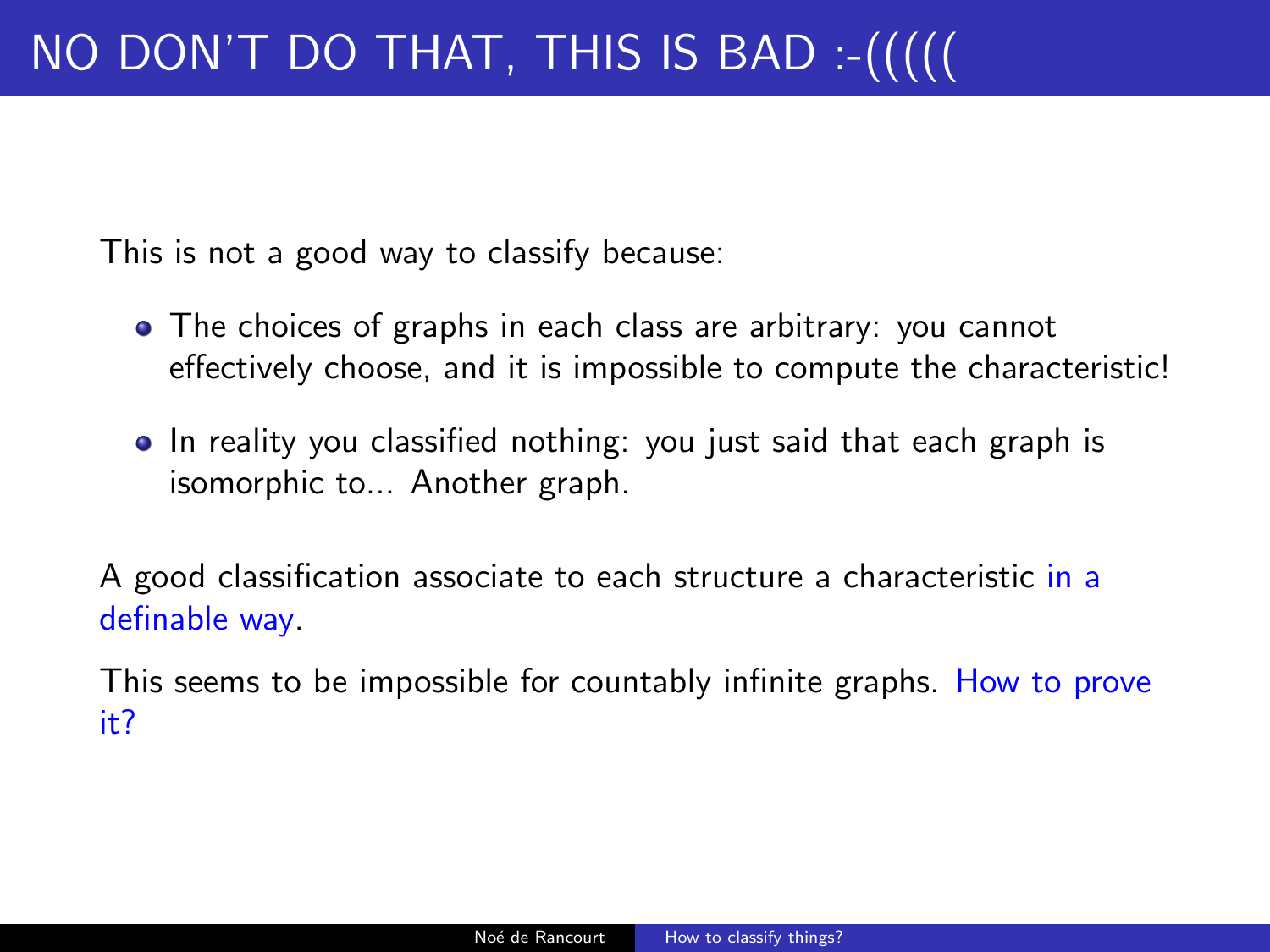To prove something, we need to formalise it.

An equivalence relation is a binary relation which is reflexive, symmetric and transitive. The equality is an equivalence relation, and being isomorphic is another one.

The set of elements that are equivalent to a given element  $x$  is called an equivalence class.



Here, we consider equivalence relations on standard Borel spaces. These are spaces where we can define a continuous analogue of calculability. The morphisms between these spaces are called Borel mappings; they can be seen as computable functions, in a continuous way. Classes of infinite structures can often be endowed with a structure of standard Borel space.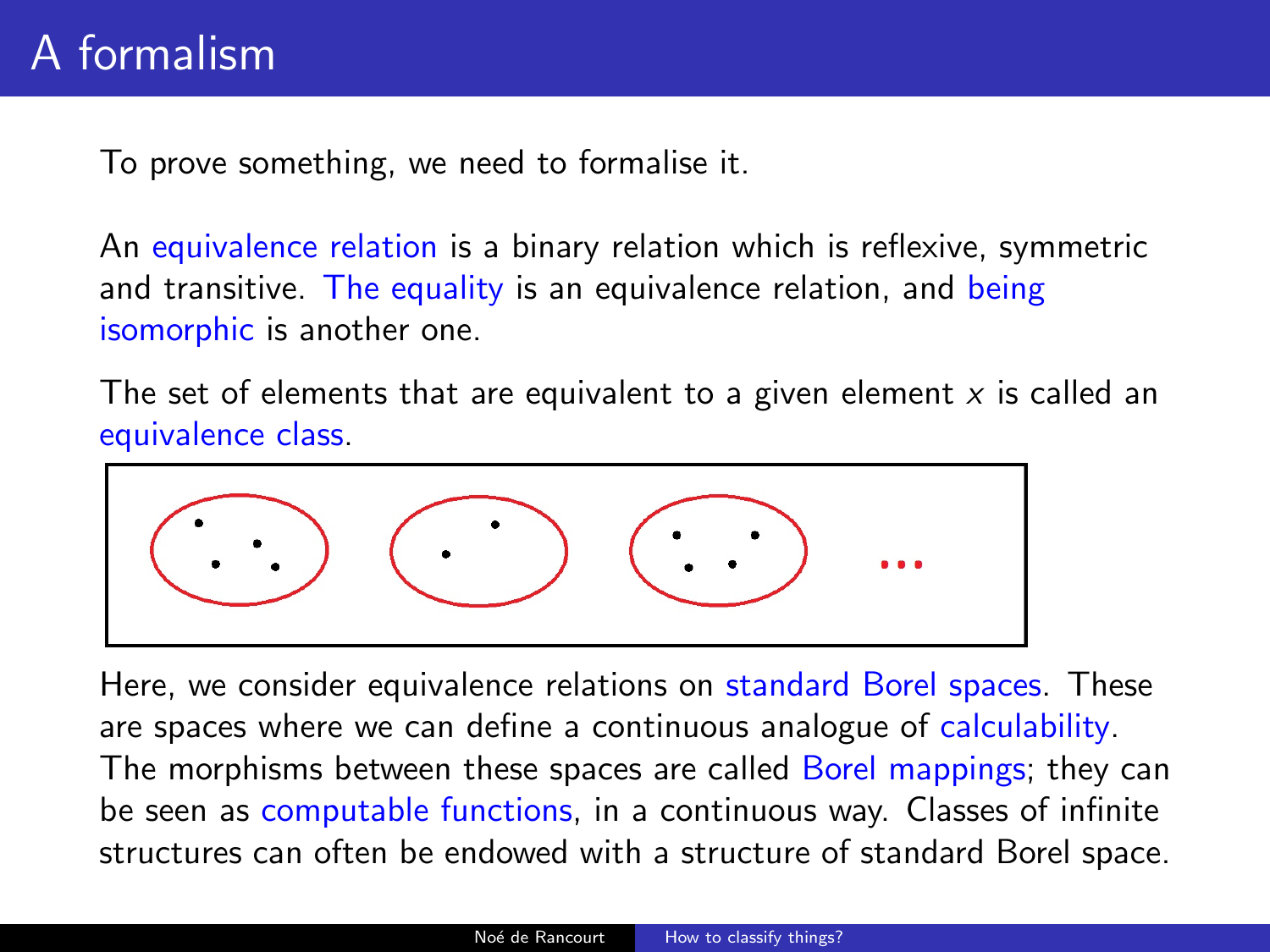We say that an equivalence relation  $E$  on a standard Borel space  $X$  is reducible to an equivalence relation  $F$  on a standard Borel space Y if there exists a mapping  $f : X \to Y$  that maps each class of E to exactly one class of F.



The idea is that if we know  $F$ , then we can compute  $E$ .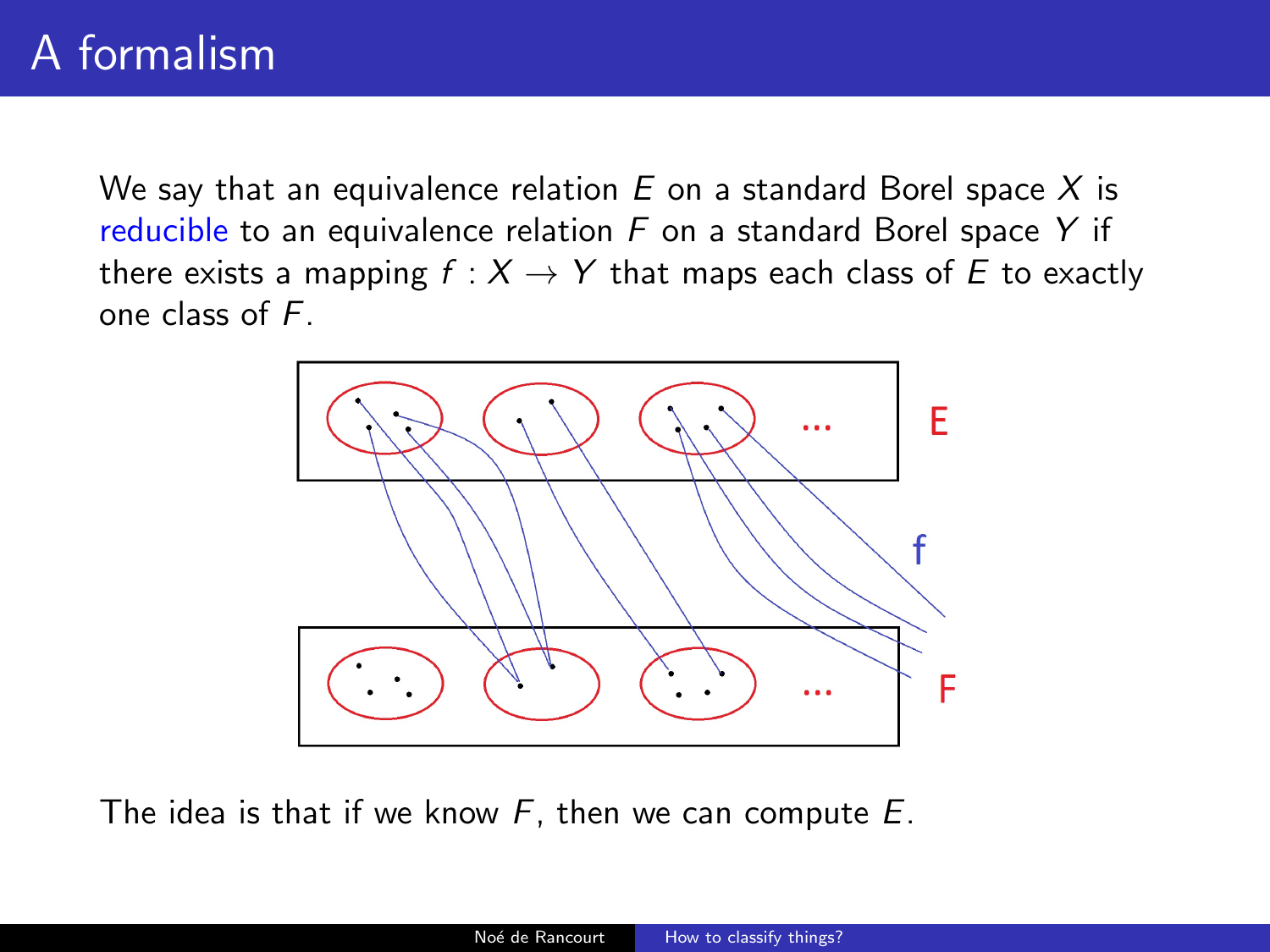Then a class of structures is classifiable if and only if the isomorphism relation on this class is reducible to the equality on real numbers.

There exists an equivalence relation  $E_0$  which is not reducible to the equality on  $\mathbb R$ . We say that two reals number x and y are  $E_0$ -equivalents if and only if they have the same writing in basis 2 from some rank.

- 11, 10100101101101
- 10, 10000101101101

### Theorem (Folklore)

The isomorphism relation between countably infinite graphs has the highest possible complexity among all isomorphism relations between countably infinite structures. In particular, it is not reducible to the equality on the real numbers.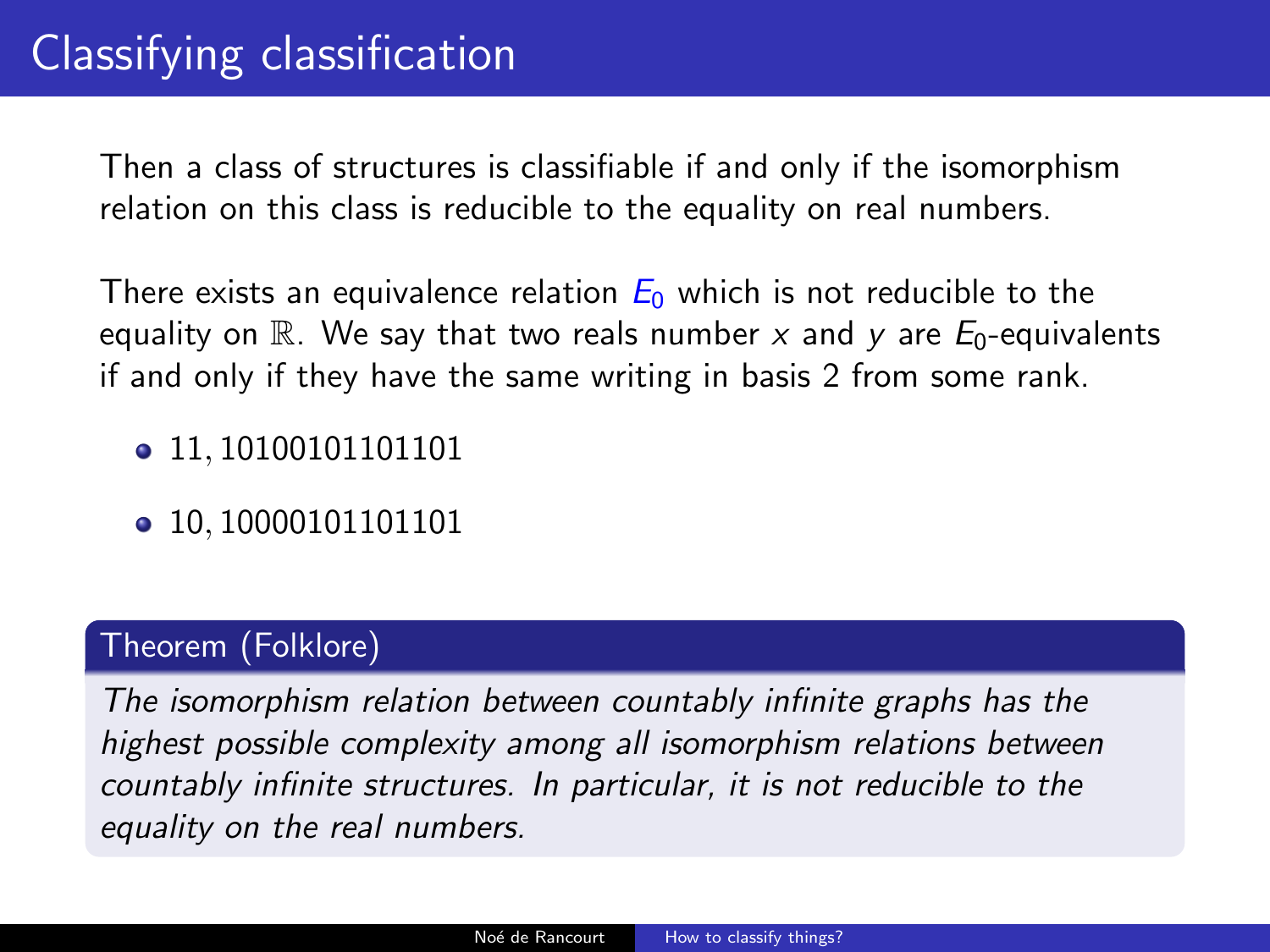# Thank you for your attention!